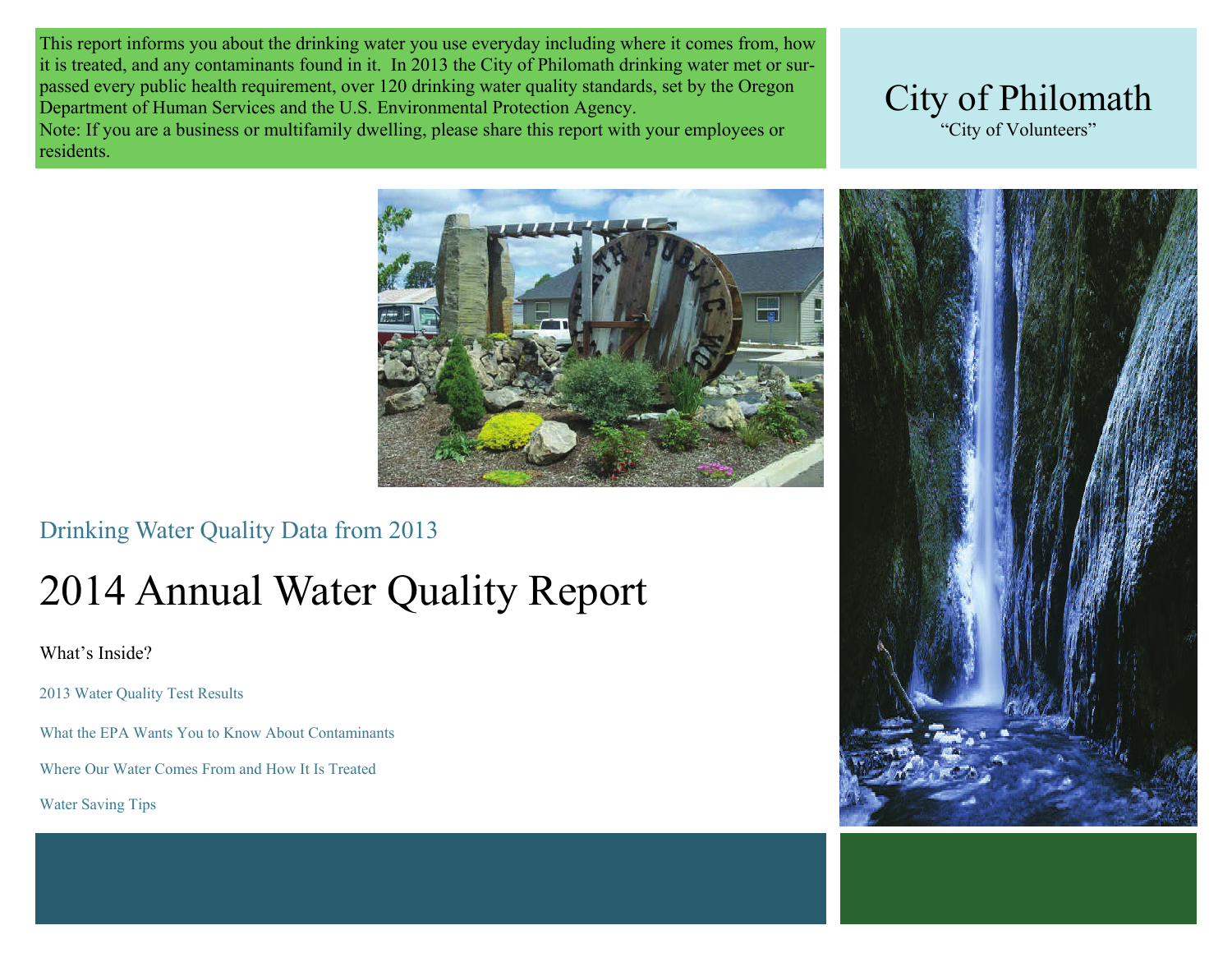## About This Report

When Congress passed the 1996 Safe Drinking Water Act amendments, the Environmental Protection Agency (EPA) was given the mandate to require public water systems to provide each customer with an Annual Water Quality Report every 12 months. This is the City of Philomath's fifteenth annual report.

 The sources of drinking water, both tap and bottled, l include surface sources such as rivers, streams, lakes and reservoirs, and groundwater sources, or wells. As water moves through the ground or over surfaces, it dissolves naturally occurring minerals, and in some cases, radioactive material. Water can also pick up substances resulting from the presence of human or animal activity. Contaminants that may be present in the source water include:

- $\bullet$  *Microbial* - such as viruses and bacteria, which may come from sewage treatment plants, septic systems, agricultural livestock operations, and wildlife.
- $\bullet$  *Inorganic* - salts and metals, which can occur naturally or result from urban storm runoff, industrial or domestic wastewater discharges, oil and gas production, mining, or farming.
- $\bullet$  *Pesticides and herbicides* - from a variety of sources such as agriculture, stormwater runoff, and residential uses.
- $\bullet$  *Organic chemicals* - both synthetic and volatile, which are by-products of industrial processes and petroleum production, and can also come from gas stations, urban stormwater runoff, and septic systems.
- $\bullet$  *Radioactive* - can be naturally occurring or be the result of oil and gas production and mining activities.

 To insure that tap water is safe to drink, the EPA prescribes limits on the amount of certain contaminants in water provided by public water systems. Bottled water must meet similar standards for contaminant levels as prescribed by the Food and Drug Administration (FDA).

 All drinking water, including bottled water, may be reasonably expected to contain at least small amounts of some contaminants. The presence of contaminants does not necessarily indicate that water poses a health risk. More information about contaminants and potential health effects can be obtained by calling the EPA's Safe Drinking Water Hotline (800-426-4791) or by visiting the EPA website address:

## City Water Meets Highest **Standards**

You will be pleased to know that in 2013, Philomath drinking water met all federal and state drinking water standards. Providing our customers with a safe and reliable supply of high-quality drinking water is a primary goal of the Philomath Public Works Department. Our commitment to water quality excellence has in many cases carried us beyond state and federal requirements. This annual report is intended to provide current information about your drinking water and some of the programs and technologies that make it among the safest in the world.

During 2013, 164.5 million gallons of drinking water were produced by the three facilities. Approximately 94% came from the treatment plant. The plant produced an annual average of just over than 0.4 million gallons each day, while the well's production accounted for 1% and use of the Intertie was 5%. Usage from the well and the Intertie depends on the time of year, customer demand, and maintenance requirements.

If after reading this report, you have questions or would like more information, please call the Public Works Department at 929-3579. The employees of the Public Works Department are dedicated to excellent customer service and value your input.



## Philomath's Water System

Total Population served: 4610



## Your Sources for Drinking Water

#### **Marys River**

About 90% of Philomath's drinking water comes from the Marys River. The water is pumped to the water treatment plant located on South Ninth Street.

In the first step, a chemical called alum (aluminum sulfate) is added to the "raw water". Alum makes particles like dirt and sediment in the water coagulate, or stick together. These particles clump together into larger particles called "floc". In the second step, the water enters an upflow clarifier, or primary filter. The floc particles then adhere to a synthetic media. During the third step, the water leaves the primary filter and flows through the final multi-media filter. The filters are used to remove any remaining particles in the water. A small amount of chlorine is added as it leaves the plant to kill any germs and to keep it safe in the reservoir and distribution system.

#### **11th Street Well**

A small portion of water from the 11th Street well is used when the plant is down for maintenance or when demand is to great for the plant to keep up. A small amount of chlorine is also added as the water is pumped from the well.

#### **Philomath-Corvallis Inter-tie**

In 2008 the City of Philomath and the City of Corvallis activated the Inter-tie providing Philomath with a backup source of water to help when the plant is down for repairs or maintenance.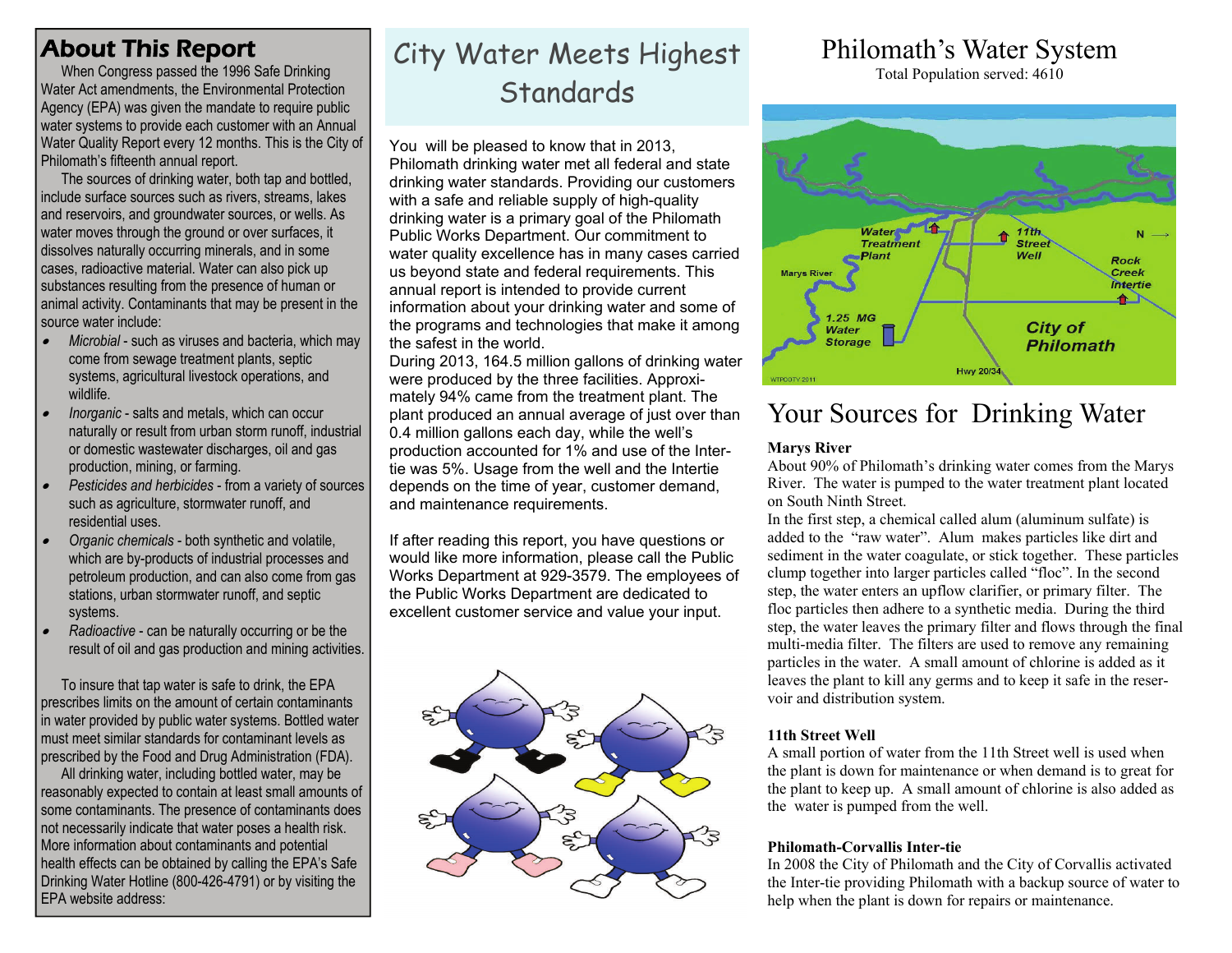#### Definitions:

**MCLG= Maximum Contaminant Level:** The Level of a contaminant in drinking water below which there is no known or expected risk to health. MCLGs allow for a margin of safety.

#### **MCL=Maximum Contaminant Level:**

The highest level of a contaminant that is allowed in drinking water. MCLs are set as close to the MCLGs as feasible using the best available treatment technology.

**AL=Action Level**: The concentration of a contaminant which, if exceeded, triggers treatment or other requirements which a water system must follow.

**TT=Treatment Technique:** A required process intended to reduce the level of a contaminant in drinking water.

**MRDL= Maximum Residual Disinfectant Level:** The highest level of a disinfectant allowed in drinking water. There is convincing evidence that addition of a disinfectant is necessary for the control of microbial contaminants.

**MRDLG= Maximum Residual Disinfectant Level Goal:** The level of a drinking water disinfectant below which there is no known or expected risk to health. MRDLGs do not reflect the benefits of the use of disinfectants to control microbial contamination.

**ppm=Parts per Million:** one part per million is equivalent to half on an aspirin tablet dissolved in about 50 gallons of water.

**ppb=Parts per Billion:** one part per billion is equivalent to half of an aspirin tablet dissolved in about 50,000 gallons of water.

**NTU=Nephelometric Turbidity Unit:**  the standard unit of measurement used in water analysis to measure turbidity in water samples.

**pCi/L=Picocuries per liter:** billionths of a curie per liter of water, a standard to measure radiations at very low levels.

#### **An Explanation of the Water Quality Data Table**

**The table below shows the results of our water quality analyses. Every regulated contaminant that we detected in the water, even in the most minute traces, is listed here. The table contains the name of each parameter, the highest level allowed by regulation (MCL), the ideal goals for public health (MCLG), the maximum reported value, the likely sources of each contaminant, footnotes explaining our findings, and a key to the units of measurement. Definitions of MCL and MCLG presented below are important. The data presented in this report is from the most recent testing done in accordance with the state and federal regulations.** 

|                                            | <b>Date</b>  |            | <b>MCLG</b> | <b>MCL</b>                                              |                                                                                                                                   | Range |                          | <b>Meets</b> |                                                                                        |
|--------------------------------------------|--------------|------------|-------------|---------------------------------------------------------|-----------------------------------------------------------------------------------------------------------------------------------|-------|--------------------------|--------------|----------------------------------------------------------------------------------------|
|                                            | <b>Teste</b> |            |             |                                                         | <b>Detected</b>                                                                                                                   |       |                          |              |                                                                                        |
| <b>Test</b>                                | d            | Unit       | (MRDLG)     | (MRDL)                                                  | Level                                                                                                                             |       | Lowest   Highest   Regs? |              | <b>Major Sources</b>                                                                   |
| Inorganic                                  |              |            |             |                                                         |                                                                                                                                   |       |                          |              |                                                                                        |
| Fluoride                                   | 2013         | ppm        | 4           | 4                                                       | Average: .70                                                                                                                      | 0.32  | .96                      | Yes          | Erosion of natural deposits; water addi-<br>tive-promotes strong teeth                 |
| Sodium                                     | 2012         | ppm        | N/A         | N/A                                                     | Average: 29.0                                                                                                                     | 19.00 | 39.00                    | Yes          | Erosion of natural deposits                                                            |
| Nitrate                                    | 2013         | ppm        | 10          | 10                                                      | .00                                                                                                                               | 0.00  | 0.00                     | Yes          | Erosion of natural deposits; runoff from<br>fertilizer use; leaching from septic tanks |
| <b>Barium</b>                              | 2013         | Ppm        | 2.0         | 2.0                                                     | .010                                                                                                                              | 0.00  | .010                     | Yes          | Erosion of natural deposits                                                            |
| Nickel                                     | 2010         | ppm        | 0.1         | 0.1                                                     | 0.0013                                                                                                                            | 0.00  | 0.0013                   | Yes          | Erosion of natural deposits                                                            |
| Arsenic                                    | 2009         | ppm        | $\pmb{0}$   | .010                                                    | .00173                                                                                                                            | 0.00  | .00173                   | Yes          | Erosion of natural deposits                                                            |
| Selenium                                   | 2008         | ppm        | .05         | .05                                                     | .001                                                                                                                              | 0.00  | .001                     | Yes          | Erosion of natural deposits                                                            |
| Lead                                       | 2012         | ppb        | $\mathbf 0$ | $AL=15$                                                 | 0.000                                                                                                                             | 0.000 | 0.000                    | Yes          | Corrosion of household plumbing                                                        |
| Copper                                     | 2012         | ppm        | 1.3         | $AL=1.3$                                                | 0.130                                                                                                                             | 0.012 | 0.150                    | Yes          | Corrosion of household plumbing                                                        |
| Gross Alpha                                | 2012         | pCi/L      | $\pmb{0}$   | 15                                                      | 0.190                                                                                                                             | 0.000 | 0.190                    | Yes          | Erosion of natural deposits                                                            |
| Uranium                                    | 2012         | pCi/L      | $\pmb{0}$   | 0.03                                                    | 0.000                                                                                                                             | 0.000 | 0.000                    | Yes          | Erosion of natural deposits                                                            |
| Radium 226/228                             | 2012         | pCi/L      | $\mathbf 0$ | 5                                                       | 0.760                                                                                                                             | 0.000 | 0.760                    | Yes          | Erosion of natural deposits                                                            |
| Microbiological                            |              |            |             |                                                         |                                                                                                                                   |       |                          |              |                                                                                        |
| Turbidity                                  | 2013         | <b>NTU</b> | N/A         | ΤT                                                      | Average: .09                                                                                                                      | 0.02  | $8.04*$                  | Yes          | Soil Runoff                                                                            |
| <b>Total Coliform</b>                      | 2013         | No Unit    | $\mathbf 0$ | Presence<br>bacteria in<br>>5% of<br>monthly<br>samples | Two samples pre-<br>of coliform sent for coliform in<br>October out of 75<br>samples taken<br>yearly. Resampless<br>were negative | 0     | $\mathbf 0$              | Yes          | Naturally present in the environment                                                   |
| Fecal coliform or E.<br>coli Bacteria      | 2013         | No Unit    | $\mathbf 0$ | 0                                                       | $\mathbf 0$                                                                                                                       | 0     | $\mathbf 0$              | Yes          | Human or animal fecal waste                                                            |
| <b>Disinfection by-</b><br><b>Products</b> |              |            |             |                                                         |                                                                                                                                   |       |                          |              |                                                                                        |
| Haloacetic acids                           |              | 2013       | ppb         | 0.0                                                     | 60.0<br>Average: 23.44                                                                                                            | 18.3  | 30.0                     | Yes          | By-product of disinfection                                                             |
| <b>Total Trihalomethanes</b>               |              | 2013       | ppb         | 0.0                                                     | 80.0<br>Average: 44.48                                                                                                            | 38.7  | 51.6                     | Yes          | By-product of disinfection                                                             |
| <b>Chlorine Residual</b>                   |              | 2013       | ppm         | 4.0                                                     | 4.0<br>Average: .90                                                                                                               | 0.42  | 1.23                     | Yes          | Remaining chlorine from disinfection                                                   |

\*See top of page 4 for explanation of 8.04 turbidity cause and solution.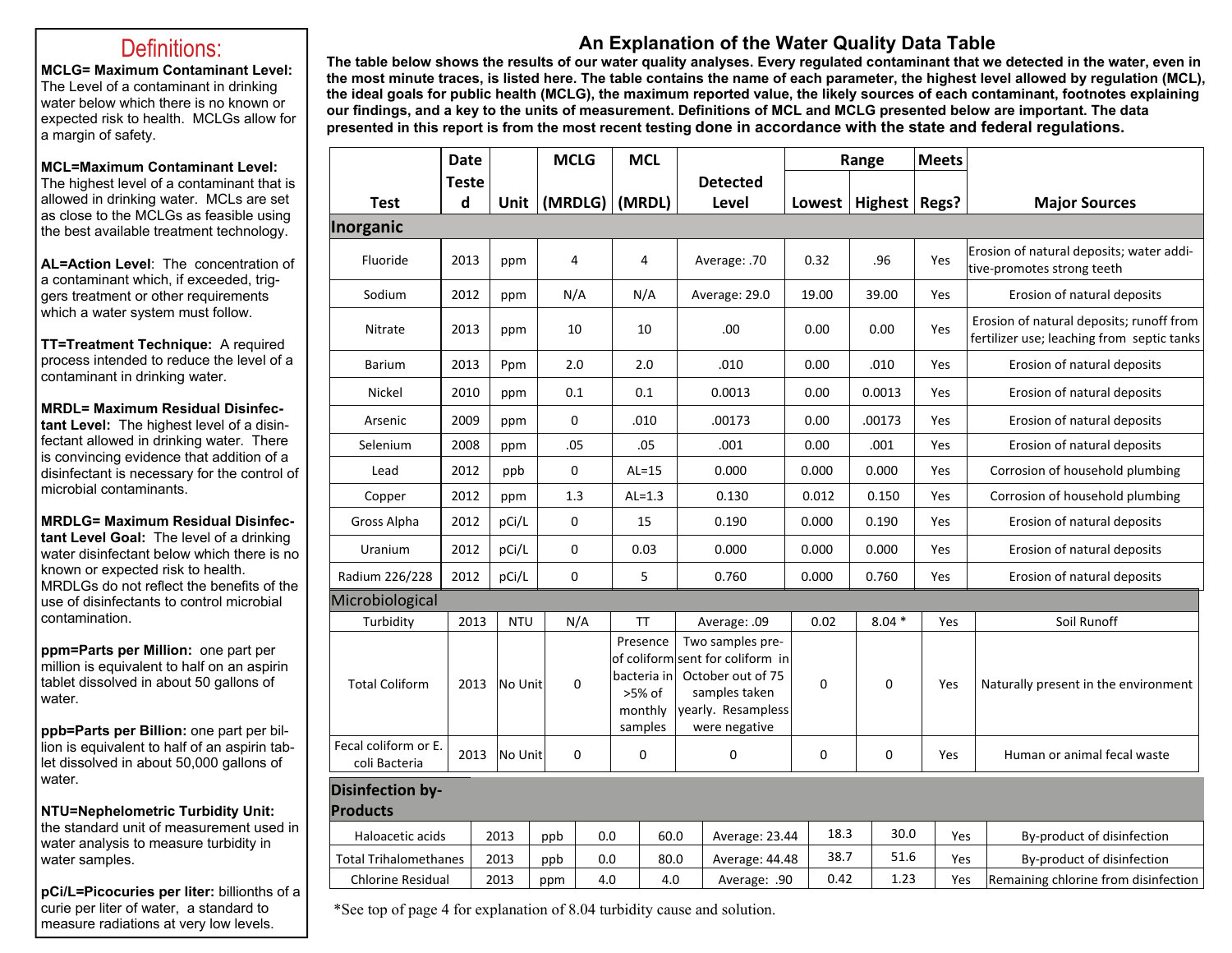| <b>Additional Substances of Interest 2013</b> |                          |  |  |  |  |  |  |
|-----------------------------------------------|--------------------------|--|--|--|--|--|--|
|                                               | Annual average: 7.7 mg/L |  |  |  |  |  |  |
| Arsenic                                       | None Detected (2012)     |  |  |  |  |  |  |

Although we are required to test for more than one hundred substances, including radiological, inorganic chemicals, both synthetic and volatile organic chemicals, and microbiological, only the listed substances were found - and of those found, all results are well below the required MCL.

**Radon** is a naturally-occurring radioactive gas found throughout the U.S., more often in groundwater than in surface water. The City of Philomath is not required to test for Radon.

**Cryptosporidium** is a harmful microbial pathogen found in surface water throughout the U.S. Cryptosporidium may cause cryptosporidiosis, an abdominal infection. Cryptosporidium must be ingested to cause disease and may be spread through other means than drinking water.

The City of Philomath conducted a limited sampling for Cryptosporidium in late 2009 to 2010 before being released from further sampling by the Oregon Drinking Water program. Philomath finished with a highest mean month of .042 oocyst/L in unfiltered water taken before any treatment. There was none detected in finished water. The action level for Cryptosporidium is > .075 oocyst/L. There is currently no required testing for Cryptosporidium unless E. coli testing exceeds action levels in 2017 when our next sampling is required.

**Escherichia coli,** known as E. coli, is a bacteria that is present in all warm blooded mammals. Birds and animals are carriers and E. coli has even been found in some fish and turtles. Sand and soil can harbor the E. coli bacteria.

The City of Philomath tested for E. coli in it's source water (Marys River) in late 2009 and 2010. While some E. coli were detected in the river water, it was below the action level. There were no E. coli or fecal bacteria detected in water samples taken throughout the city.

For the complete listing of all test results, go the Oregon Drinking Water program website: www.oregon.gov/dhs/ph/dwp/ index.shtml. (Click on Data Online, then choose Data Search Options, choose the criteria you wish to view and enter Philomaths ID #00624).

#### A Boil Water Notice Issued In 2013

\* In February of 2013 the City experienced a malfunction at its Water Treatment Plant resulting in a slightly higher pH and turbidity which was above the maximum contaminant level allowed. The malfunction occurred in a programmable logic controller (PLC) which is one of the many controls that help operate the plant. The malfunction, which was caused by an external power bump, had bypassed many built-in fail safe measures. The repairs were made by reprogramming the PLC and adding in additional fail safe measures to ensure it doesn't happen again.

The incident had affected approximately 4 blocks around the Water Treatment Plant which amounted to about 50 homes and businesses. The City notified affected residents to boil water, then flushed the water distribution lines and obtained several water samples for analysis. There were no known health issues as the water had been properly chlorinated. Lab analysis showed there was no bacteria in the water and the boil water notice was lifted in about 24hours.

## A Note for People with Special Health Concerns

Some people may be more vulnerable to contaminants in drinking water than is the general population. Immuno-compromised persons such as persons with cancer undergoing chemotherapy, persons who have undergone organ transplants, people with HIV/AIDS or other immune system disorders, some elderly, and infants can be particularly at risk from infections. These people should seek advice about drinking water from their health care providers. EPA/ CDC guidelines on appropriate means to lessen the risk of infection by cryptosporidium are available from the Safe Drinking Water Hotline at 800-426-4791.

### A Word about Lead In Drinking Water.

If present, elevated levels of lead can cause serious health problems, especially for pregnant women and young children. Lead in drinking water is primarily from materials and components associated with service lines and home plumbing. The City of Philomath is responsible for providing high quality drinking water, but cannot control the variety of materials used in plumbing components. "When your water has been sitting for several hours you can minimize the potential for lead exposure by flushing your tap for 30 seconds to 2 minutes before using water for drinking or cooking. If you are concerned about lead in your water, you may wish to have your water tested. Information on lead in drinking water, testing methods, and steps you can take to minimize exposure is available from the Safe Drinking Water Hotline or at www.epa.gov/ safewater/lead.

#### *Why Is Chlorine Added To Our Water?*

 Although three quarters of the Earth's surface is covered with water, only about 1% is available for human consumption. Often this water must be treated to make it safe for human consumption. In 1908, chlorine was first used on a large scale in the United States to disinfect water supplies. Waterborne diseases such as cholera, typhoid, and dysentery were virtually eliminated in this country. Unfortunately, more than 1.5 billion people in developing countries do not have access to safe drinking water. Diseases associated with dirty water kill more than 25,000 people each day around the world, according to the World Health Organization.

 Our treatment plant and well both use chlorine to disinfect the water. Low doses of chlorine act as a disinfectant protecting you from disease causing microorganisms. We are required to add disinfectant in order to meet state and federal mandates for safe drinking water.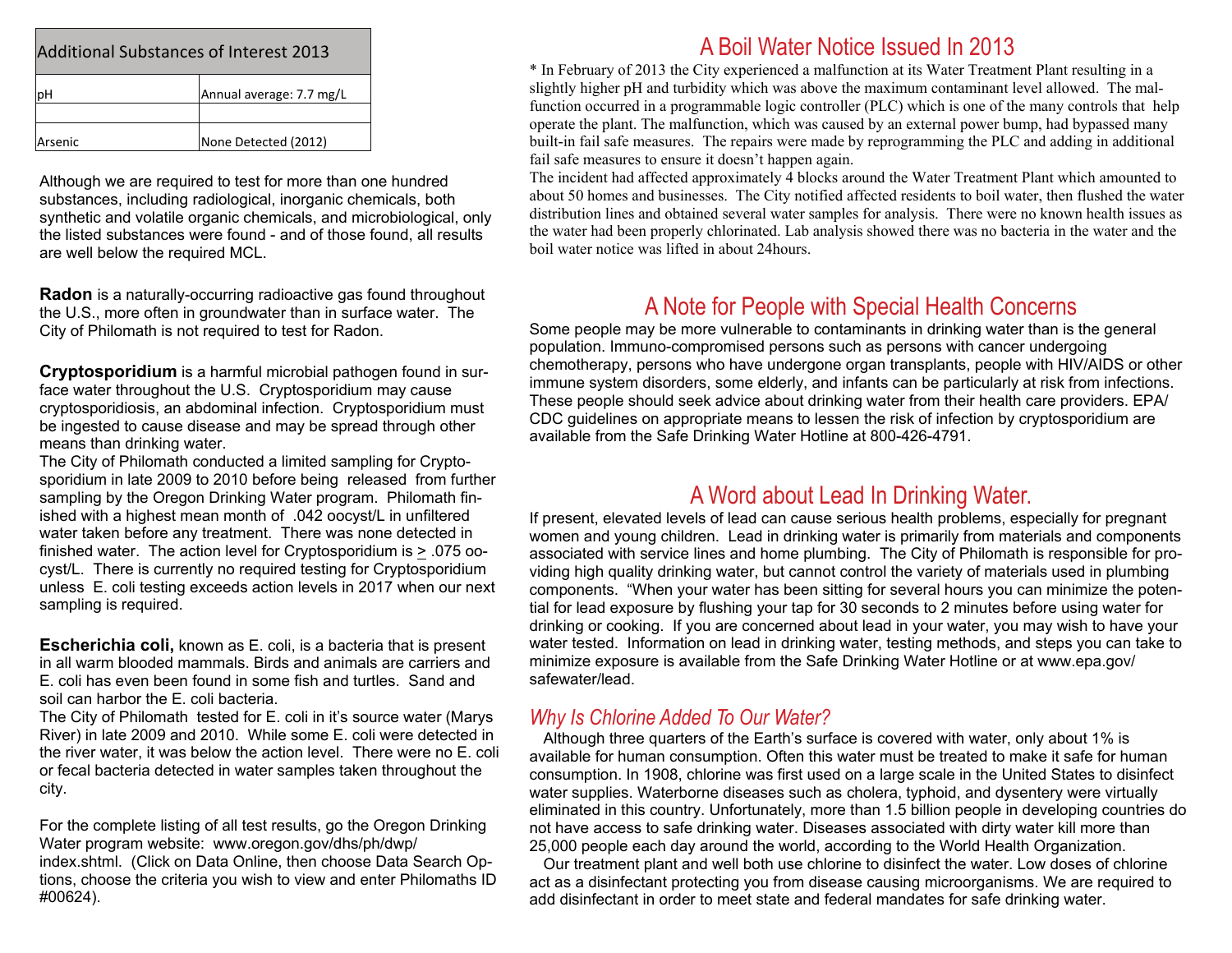### *How Often Is Our Water Tested?*

Before the water reaches your tap, samples from the water treatment plant, reservoir, and at numerous locations throughout the distribution system are tested. Dozens of tests are performed at the treatment plant each day, while more than 100 drinking water tests are conducted throughout the distribution system each year. Hundreds of other required tests are performed by state certified contract laboratories that specialize in drinking water analyses. Results from all these tests are summarized and sent monthly to the Oregon Health Division for review.

### Philomath Source Water Assessment Report

In 2001 the Department of Environmental Quality (DEQ) and the Environmental Protection Agency (EPA), with the help of the City of Philomath conducted a Source Water Assessment of the Marys River watershed as required by the Federal Safe Drinking Water Act. This assessment identifies potential sources of contaminants that could impact the quality of the Marys River.

Results of the assessment reveal that the contaminants of concern include Sediments and Turbidity, microbiological agents and nutrients. Potential sources of theses contaminants include highways and railways, leaking septic systems, grazing animals, pastures, forest practices, rock quarries, lumber companies, water treatment plants, nurseries and, auto shops.

Philomath's Source Water Assessment Report is available for review at the Public Works Department or on the web at: http://www.deq.state.or.us/wq/ dwp/docs/swasummary/pws00624.pdf

## Helpful Tips for Reducing Water Use:

- $\bullet$  A lawn only needs approximately one inch of water per week to stay healthy and green. It is better to give your lawn a deep watering infrequently rather than everyday. This promotes healthy root growth.
- $\bullet$  Make sure your irrigation system is operating efficiently.
	- Look for broken or misdirected spray heads

 - Check how much water you are applying weekly by adjusting your watering schedule.

 - Set your watering schedule for early morning or late evening to avoid water loss from evaporation.

- $\bullet$ Consider using drip irrigation for watering.
- $\bullet$  Plant native or drought tolerant plants that use less water once established.
- $\bullet$  Be sure to check your toilets for leaks, even if you can't hear or see them. A leaky toilet can waste up to 100 gallons of your drinking water per day.

#### Cross Connection and Backflow Prevention

Congress established the Safe Drinking Water Act (SDWA) in 1974 to protect human health from contaminants in drinking water and to prevent contamination of existing groundwater supplies. This Act, and its amendments (1986 and 1996), require many actions to protect drinking water and its sources. One of these actions is the installation and maintenance of an approved backflow prevention assembly at the water service connection whenever a potential hazard is determined to exist in the customer's system. Without proper protection devices, crossconnections can occur.

#### What is a cross-connection?

 It is a connection between your drinking water and another source of water that combines the two when a backflow condition occurs. When this condition occurs, your drinking water can become contaminated. The City of Philomath is serious about the mission to protect customers, water resources and the environment. Our objective is to monitor the implementation and annual testing of devices which will prevent the water supply from becoming contaminated, even unintentionally.

According to the State of Oregon Rules for Safe Drinking Water, all users connected directly or indirectly to a public water system must have a backflow prevention device if there is any hazard risk. Risk hazards would include, but are not limited to: Underground irrigation systems, hot tubs, wells, etc.

This backflow device must be installed and maintained at the user's expense.

All backflow prevention devices need to be tested annually by a certified tester to ensure proper working order. The City of Philomath can provide consumers or property owners with a list of certified backflow prevention testers. The consumer or property owner selects one of his/her own choosing from the list to perform the test. The consumer or property owner should maintain written records of the test and ensure that The City of Philomath has been provided with a copy. The City of Philomath is authorized to suspend water service to the consumer's premises in the event the backflow prevention device inspection and test reports are not provided as required.

You may call the City of Philomath, Public Works Dept. at 541-929-3579 with any questions about backflow prevention.